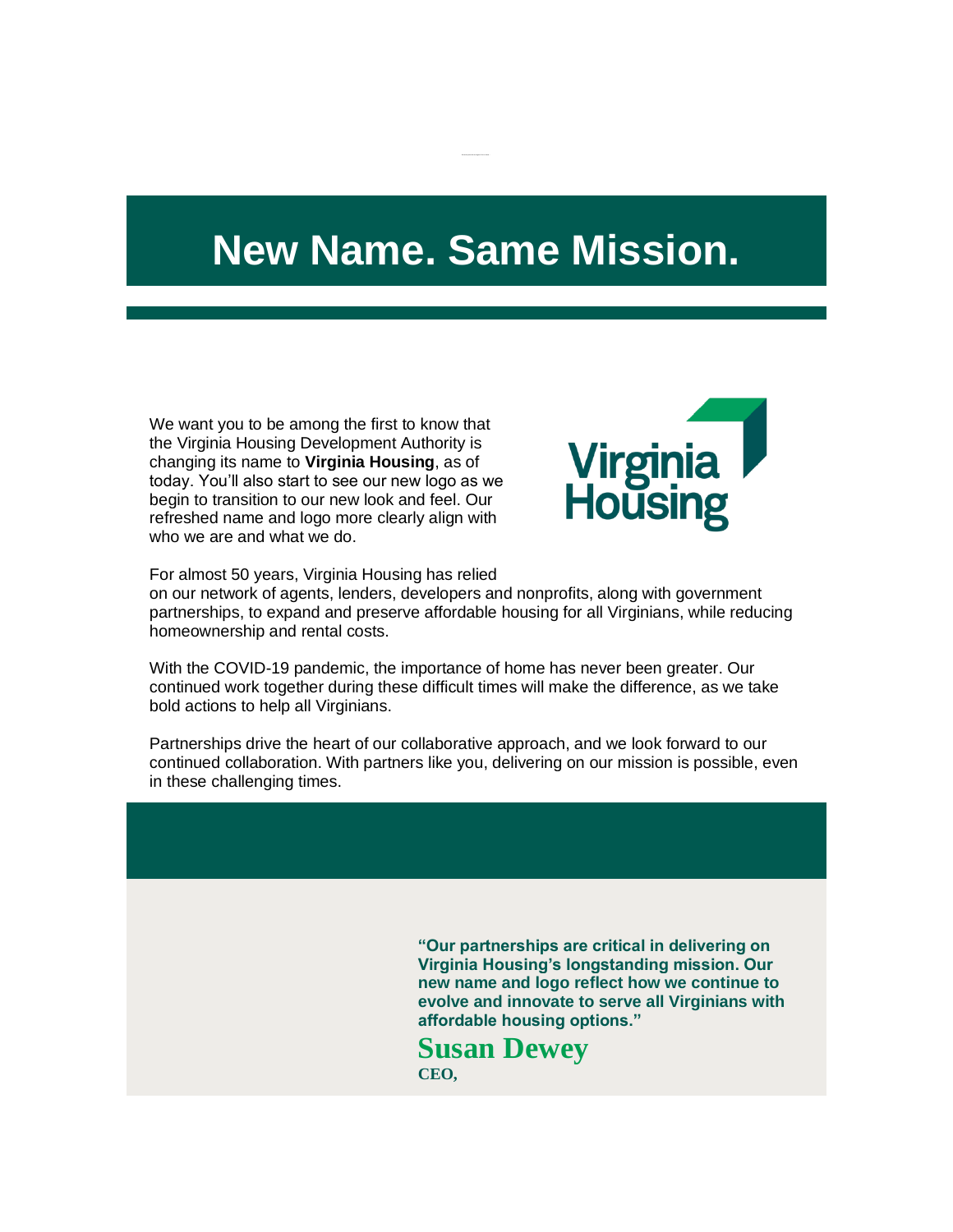

**Virginia Housing**

**We believe in the power of home to grow thriving communities across Virginia, and we thank you for being part of our mission for almost 50 years.**

## **Stay connected and in the know**



Virginia Housing | Customer Service: 1-800-235-6938 | **[Website](http://r20.rs6.net/tn.jsp?f=001yY3i1fuzehdTyLqiV7ATCxAr_agg84kJ9Wzlbr8UtsMDWFzJaGYFQ0r-SnmGCAbwypOIZfYENMJiq73OE1aKjZnuJn4XUIlelq0HoBdvqPBDZcvv9cY033sbsBM8NEHACUhXTl9QqQUlirj7OdefYvr99cUr2rPB&c=M4-bf0CG5cBdfOIL2_uA3IwyRh6AiJLyemOfBMuVL1N7ds-XA_d7nA==&ch=v0aPPPNz8ywZAJ69tGZoX-PZCLAAvdh4ki3cwIYyB7M7WYqaItlB8A==)** | **[Join Our Email List](http://r20.rs6.net/tn.jsp?f=001yY3i1fuzehdTyLqiV7ATCxAr_agg84kJ9Wzlbr8UtsMDWFzJaGYFQ0r-SnmGCAbwwinnx8nfRJHKT_h6ppv7VjplftEmb5ElLQmRPPJIMEN_oYbk1AAcPTDWe5MujCKJlkPP8Xlu4O1DuzeApePJdK6KEPLQ_yrFEt2WrSxGOd9ZATgyBgB64DgmIBc9CL3hFp5t5aay1kmGD0zLnYVmgsBby7VYWWMw&c=M4-bf0CG5cBdfOIL2_uA3IwyRh6AiJLyemOfBMuVL1N7ds-XA_d7nA==&ch=v0aPPPNz8ywZAJ69tGZoX-PZCLAAvdh4ki3cwIYyB7M7WYqaItlB8A==)**

The information contained herein (including but not limited to any description of Virginia Housing and its lending programs and products, eligibility criteria, interest rates, fees and all other loan terms) is subject to change without notice.